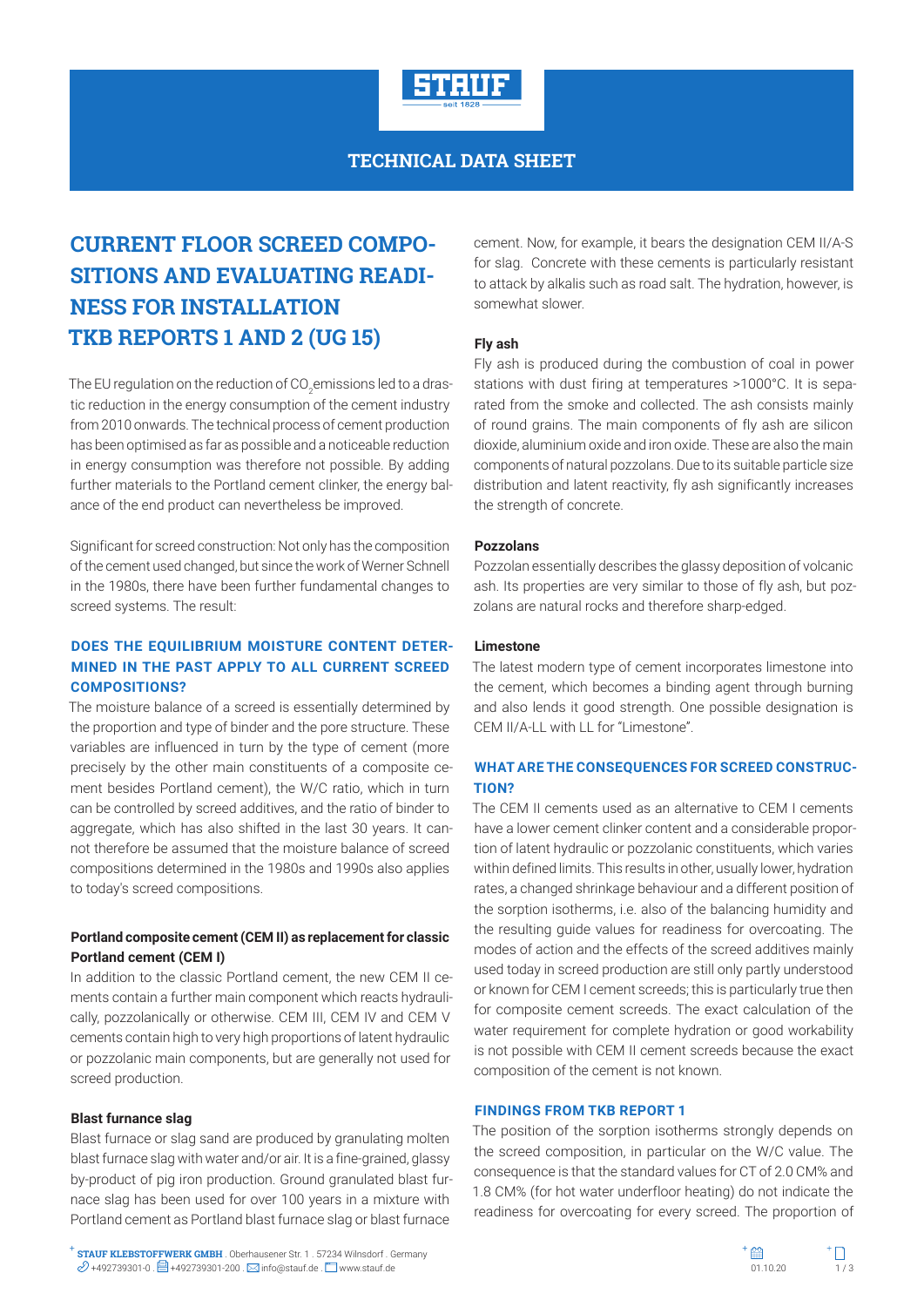

# **TECHNICAL DATA SHEET**

water chemically bound in hydrate phases is not significantly lower for CEM II cements than for CEM I cements, certainly for screeds that are at least 2 to 3 weeks old.

#### **WHAT ARE THE CONSEQUENCES FOR FLOOR INSTALLERS?**

The floor installer can no longer be sure that a measured value of 2.0 CM% for a cement screed or 1.8 CM% for a cement screed with hot water underfloor heating indicates that the screed is ready for covering.

#### **IS THE CM MEASUREMENT STILL USEFUL?**

The installer is obliged to check that a screed is ready to be overcoated. The moisture content of a screed is only one of many criteria that define the readiness for covering. The method used for many years and preferred by the vast majority of experts for determining screed moisture is the CM measurement. If a CM measurement has been properly carried out, duly recorded and the measurement results have shown that the screed is ready to covering with regard to its moisture content, it is generally to be assumed that the installer is exempt from liability for the screed not being ready to be covered (in view of its moisture content). Perform a CM measurement, determining CM values and careful recording of these are therefore of great importance for the installer. The subsequent determination of the readiness for covering on the basis of the CM values determined is, however, only possible if the screed composition is known; the guide values of 2.0 and 1.8 CM% respectively can no longer generally be used. The screed recovering values that apply for a screed must be specified by the screed layer or client.

# **CAPACITIVE MEASUREMENT: AS A PRELIMINARY TEST FOR CM MEASUREMENT TO DETERMINE THE DAMPEST SPOT**

Electronic measurements measure the change in an electric field caused by the change in moisture in a component. The simplest way to do this is the capacitive method, where either capacitor plates are held against directly, or a ball is used in which the capacitor plates are fitted. The electric field thus penetrates the component and changes depending on the conductivity of the component, which is essentially determined by moisture.

A measurement takes only a few seconds here. However, the conductivity of the component is also dependent on factors other than moisture alone and, in addition, a certain field strength is always applied to determine the penetration depth. If the component is much thinner or stronger than the penetration depth predicted, parts cannot be measured at all or the signal is falsified. In addition, the electric field on the surface naturally has a much stronger effect than in the component.

#### **RESISTANCE MEASUREMENT**

The resistance measurement works similarly. However, this method usually involves placing 2-4 electrodes in the screed and investigating the resistance between the electrodes. With this method, also called impedance measurement, it is even possible to generate a depth-resolved moisture profile. However, the electrodes have to be inserted somehow into the component or installed in it right from the beginning. This is done quite frequently in buildings such as bridges or similar structures, where permanent monitoring is necessary.

## **OVEN-DRY METHOD**

The oven-dry method is a laboratory method that requires a precisely adjustable drying oven to function. The current discussion is which water is recorded at 105°C (cement) and 40°C (gypsum or calciumsulfate) as a function of its bonding state, and the resulting consequences for the definition of readiness for covering.

## **MEASURING THE CORRESPONDING RELATIVE HUMIDITY IN THE SUBSTRATE**

This determines the humidity of the air in the screed as a structural component. A humidity sensor is inserted into a borehole in the substrate (concrete ceiling or thick screed), the opening is tightly closed and a value for the relative humidity in the depth of the borehole is read off after adjusting the equilibrium. The accuracy of the measurement depends to a large extent on the sealing quality.

## **FOIL MEASUREMENT - QUALITATIVE OBSERVATION OF MOISTURE DIFFUSION FROM THE SCREED SURFACE**

A foil is glued onto the screed, under which either a measuring instrument is located or is inserted after 1 day. In addition, accumulations of moisture under the film can indicate that the screed is too damp. Here, too, the sealing quality is of importance. The measurement takes a long time.

#### **TKB REPORT 2: THE KRL METHOD**

The KRL method is the measurement of the corresponding relative humidity on a screed sample.

For this purpose, a hole, similar to the one used for CM measurement, is wreck, the material is crushed and placed in a plastic bag or bottle. In order to accelerate the moisture equilibrium adjustment, the plastic bottle must be filled as much as possible, or the air from the bag must be brushed out as far as possible before closing. A humidity sensor is inserted and the bottle/ bag is sealed tightly. After setting the moisture equilibrium, the